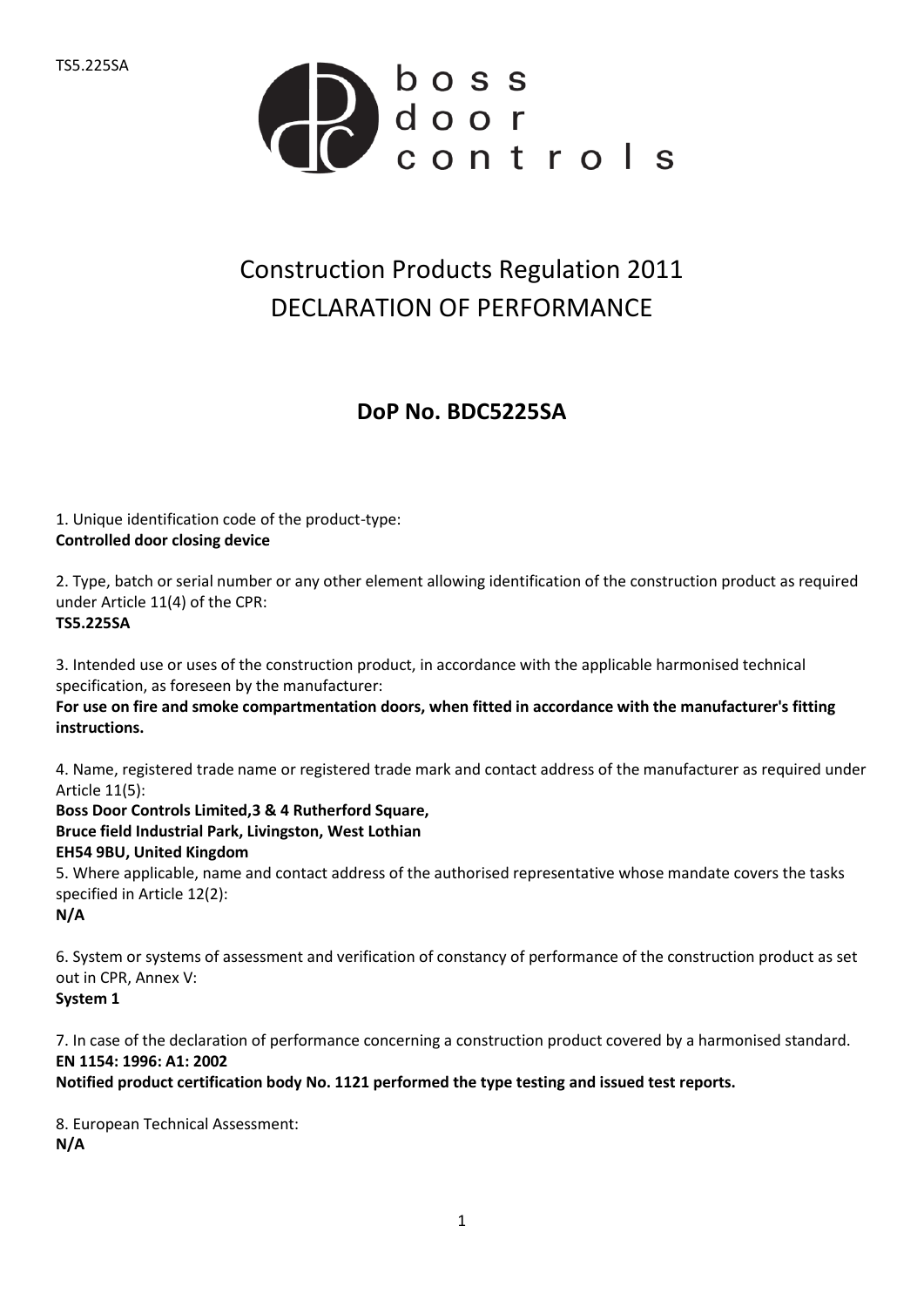| <b>Essential characteristic</b><br>Self closing | Performance                                           | <b>Harmonised technical</b><br>specification |
|-------------------------------------------------|-------------------------------------------------------|----------------------------------------------|
| 5.2.1 General                                   |                                                       | EN1154:1996:A1:2002                          |
| Application                                     | Door-mounted pull side (Fig.1)                        |                                              |
| 5.2.2 Durability                                | 500,000 test cycles                                   |                                              |
| 5.2.3 Closing moment                            | Pass size 2 - 4                                       |                                              |
| 5.2.4 Opening moment                            | Pass size 2 - 4                                       |                                              |
| 5.2.5 Efficiency;                               | More than 50% size 2                                  |                                              |
|                                                 | More than 55% size 3                                  |                                              |
|                                                 | More than 60% size 4                                  |                                              |
|                                                 |                                                       |                                              |
| 5.2.6 Closing time                              | Pass- After 5K and 500K test cycles, the              |                                              |
|                                                 | closing time from an opening angle of90° was          |                                              |
|                                                 | capable of adjustment to 3 s or less, and 20 s or     |                                              |
|                                                 | more- After 500K test cycles, the closing time set at |                                              |
|                                                 | 5K test cycles did not increase by more than 100%,    |                                              |
|                                                 | or decrease by more                                   |                                              |
|                                                 | than 30%.                                             |                                              |
| 5.2.7 Angles of operation                       | Grade 3, 105°                                         |                                              |
| 5.2.8 Overload performance                      | Pass - The closer withstood the closing               |                                              |
|                                                 | overload tests                                        |                                              |
| 5.2.9 Temperature                               | $-15^{\circ}$ C to $+40^{\circ}$ C                    |                                              |
| dependence                                      |                                                       |                                              |
| 5.2.10 Fluid leakage                            | Pass - There was no leakage of fluid from the         |                                              |
|                                                 | closer                                                |                                              |
| 5.2.11 Damage                                   | Pass - There was no damage to the door                |                                              |
|                                                 | closing device that would adversely affect its        |                                              |
|                                                 | performance to the standard                           |                                              |
| 5.2.12 Latch control                            | Pass - Effective over max. range of 15º from          |                                              |
|                                                 | closed position, and adjustable                       |                                              |
| 5.2.13 Backcheck                                | N/A                                                   |                                              |
| 5.2.14 Delayed closing                          | N/A                                                   |                                              |
| 5.2.15 Adjustable closing                       | Pass                                                  |                                              |
| force                                           |                                                       |                                              |
| 5.2.16 Zero position (Double                    | N/A                                                   |                                              |
| action only)                                    |                                                       |                                              |
| 5.2.18 Fire / smoke doors                       | Grade 1: Suitable for use on fire/smoke door          |                                              |
|                                                 | assemblies                                            |                                              |
| 5.2.2 Durability                                | Grade 8 500,000 test cycles                           |                                              |
| 5.2.17.1 Corrosion                              | Grade $3:96$ hrs                                      |                                              |
| 5.2.17.2 Corrosion                              | Pass - After the salt spray test, the closing         |                                              |
|                                                 | moment of the door closer was not less than 80% of    |                                              |
|                                                 | that measured prior to the test.                      |                                              |
| Dangerous Substances                            | The materials in the product do not contain or        |                                              |
| Annex ZA3                                       | release any dangerous substances in excess of the     |                                              |
|                                                 | maximum levels specified in existing European         |                                              |

9. Declared Performance – Figure 1

material standards or any national regulations.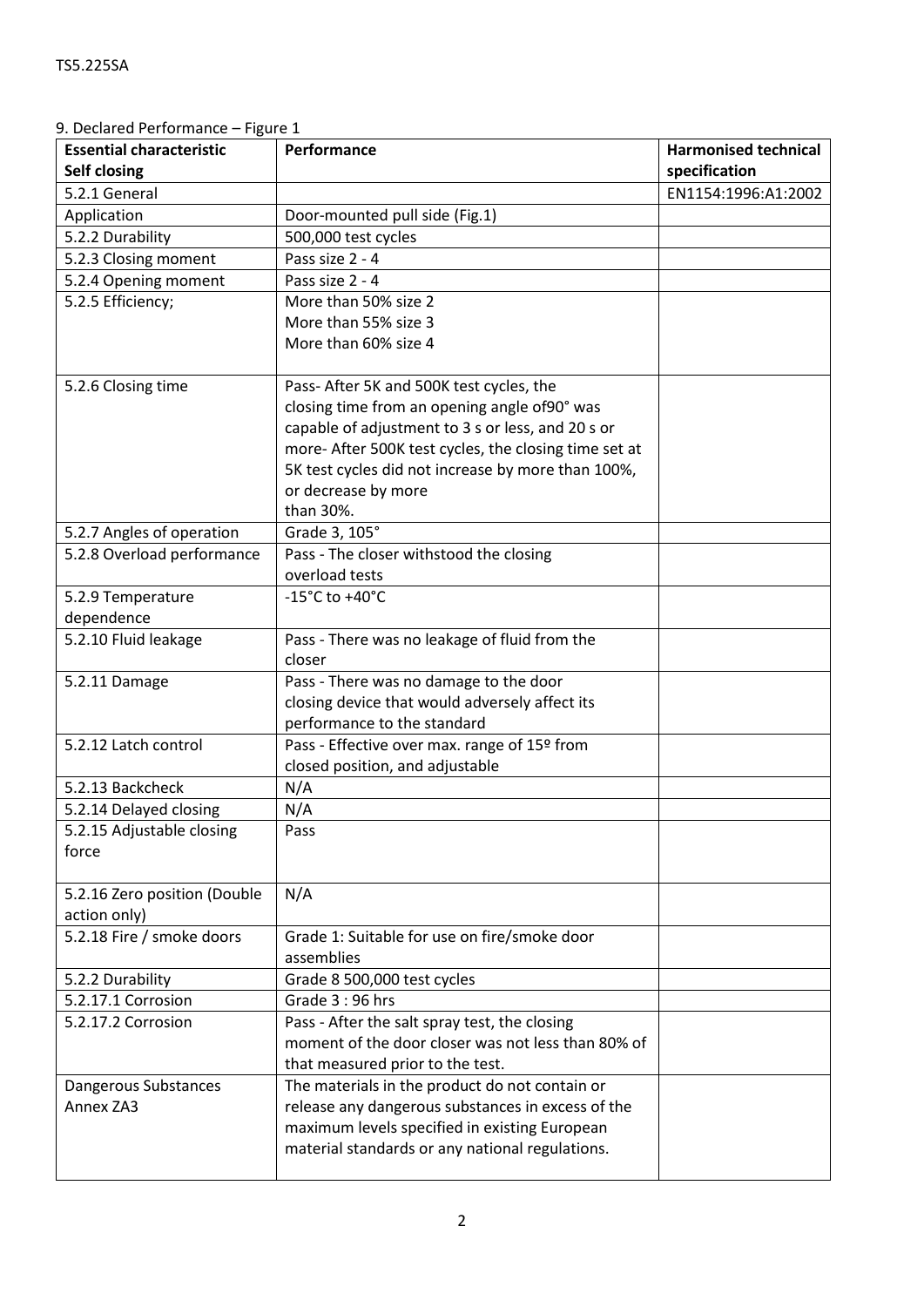| 9. Declared Performance – Figure 61 |  |
|-------------------------------------|--|
|-------------------------------------|--|

| <b>Essential characteristic</b> | Performance                                           | <b>Harmonised technical</b> |
|---------------------------------|-------------------------------------------------------|-----------------------------|
| <b>Self closing</b>             |                                                       | specification               |
| 5.2.1 General                   |                                                       | EN1154:1996:A1:2002         |
| Application                     | Door-mounted push side (Fig.61)                       |                             |
| 5.2.2 Durability                | 500,000 test cycles                                   |                             |
| 5.2.3 Closing moment            | Pass size 2 - 3                                       |                             |
| 5.2.4 Opening moment            | Pass size 2 - 3                                       |                             |
| 5.2.5 Efficiency;               | More than 50% size 2                                  |                             |
|                                 | More than 55% size 3                                  |                             |
|                                 |                                                       |                             |
|                                 |                                                       |                             |
| 5.2.6 Closing time              | Pass- After 5K and 500K test cycles, the              |                             |
|                                 | closing time from an opening angle of90° was          |                             |
|                                 | capable of adjustment to 3 s or less, and 20 s or     |                             |
|                                 | more- After 500K test cycles, the closing time set at |                             |
|                                 | 5K test cycles did not increase by more than 100%,    |                             |
|                                 | or decrease by more                                   |                             |
|                                 | than 30%.                                             |                             |
| 5.2.7 Angles of operation       | Grade 3, 105°                                         |                             |
| 5.2.8 Overload performance      | Pass - The closer withstood the closing               |                             |
|                                 | overload tests                                        |                             |
| 5.2.9 Temperature               | $-15^{\circ}$ C to $+40^{\circ}$ C                    |                             |
| dependence                      |                                                       |                             |
| 5.2.10 Fluid leakage            | Pass - There was no leakage of fluid from the         |                             |
|                                 | closer                                                |                             |
| 5.2.11 Damage                   | Pass - There was no damage to the door                |                             |
|                                 | closing device that would adversely affect its        |                             |
|                                 | performance to the standard                           |                             |
| 5.2.12 Latch control            | Pass - Effective over max. range of 15º from          |                             |
|                                 | closed position, and adjustable                       |                             |
| 5.2.13 Backcheck                | N/A                                                   |                             |
| 5.2.14 Delayed closing          | N/A                                                   |                             |
| 5.2.15 Adjustable closing       | Pass                                                  |                             |
| force                           |                                                       |                             |
| 5.2.16 Zero position (Double    | N/A                                                   |                             |
| action only)                    |                                                       |                             |
| 5.2.18 Fire / smoke doors       | Grade 1: Suitable for use on fire/smoke door          |                             |
|                                 | assemblies                                            |                             |
| 5.2.2 Durability                | Grade 8 500,000 test cycles                           |                             |
| 5.2.17.1 Corrosion              | Grade 3:96 hrs                                        |                             |
| 5.2.17.2 Corrosion              | Pass - After the salt spray test, the closing         |                             |
|                                 | moment of the door closer was not less than 80% of    |                             |
|                                 | that measured prior to the test.                      |                             |
| Dangerous Substances            | The materials in the product do not contain or        |                             |
| Annex ZA3                       | release any dangerous substances in excess of the     |                             |
|                                 | maximum levels specified in existing European         |                             |
|                                 | material standards or any national regulations.       |                             |
|                                 |                                                       |                             |